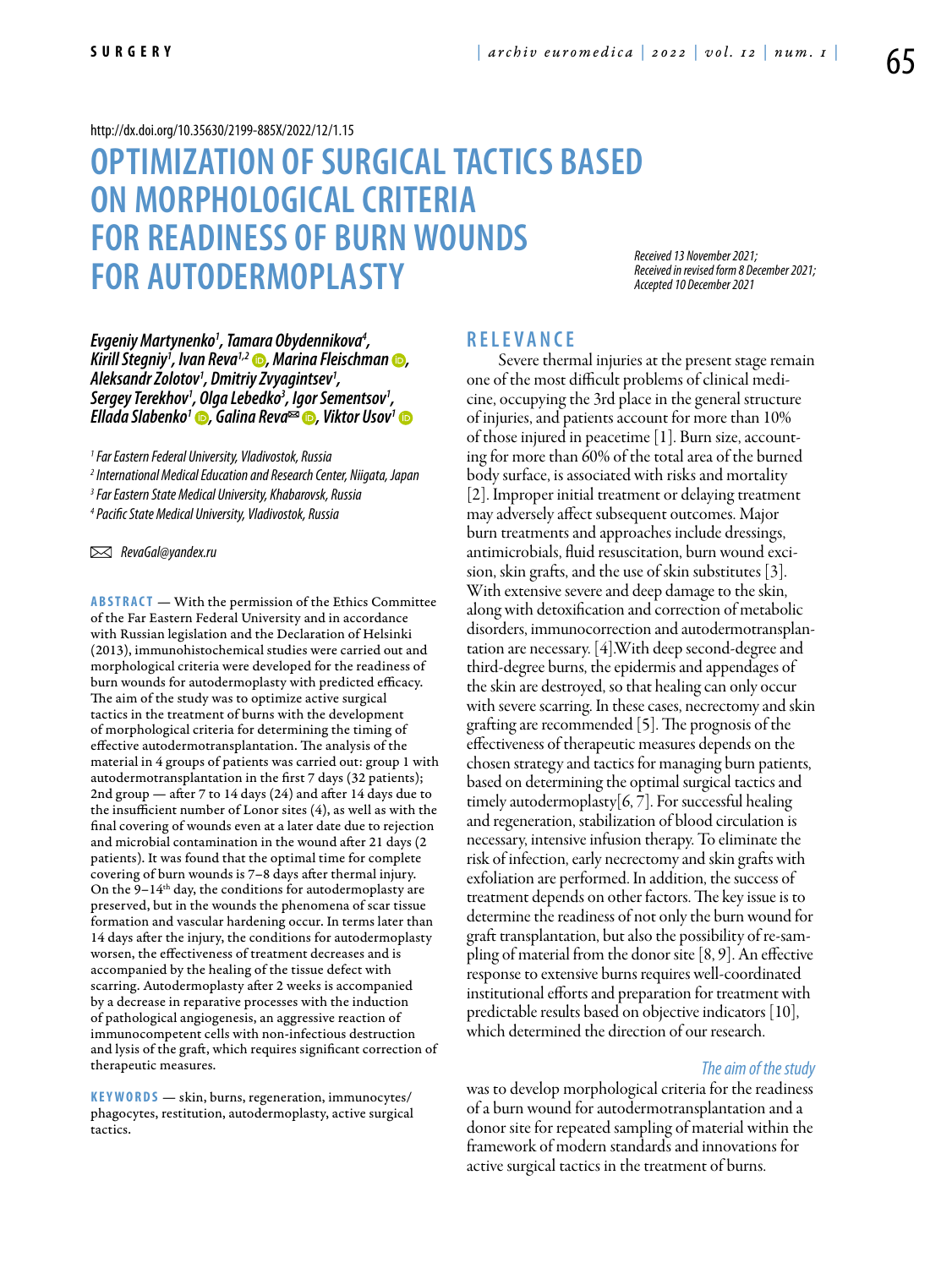## **MATERIAL AND METHODS**

With the permission of the Ethics Committee of the Far Eastern Federal University, studies were carried out on 62 patients aged 18 to 60 years with thermal burns who were treated at the Primorsky Burn Department of Far Eastern Regional Medical Center" (Russia) in the period from 2007 to 2016.The inclusion criteria were the presence of IIIA-IIIB burns with an area of 10 to 20% of the body surface, as well as deep IV degree burns, in accordance with the requirements of the Ministry of Healthcare of the Russian Federation dated 04.29.94 No. 82 and according to the nomenclature of clinical laboratory studies of the Ministry of Health of the Russian Federation (Order No. 64 of 02/21/2000 y.) taking into account the provisions of the Helsinki Declaration (2000–2013). The exclusion criteria were the presence of a large area of superficial I and II degree burns in the victims. Also used 16 biopsies of cadaveric material of the skin of patients without pathology. To study the dynamics of morphological changes in all patients, after obtaining a written voluntary consent, a biopsy material was taken from burn wounds under local anesthesia in the dynamics of healing during treatment of wounds according to clinical indications. The size of biopsies was no more than 1–2 mm<sup>3</sup>. Depending on the objectives of the study, the material was collected at different times. Depending on the timing of covering the burn wounds, all patients were divided into 4 groups: the first included victims who underwent the final stage of autodermoplasty in the first 7 days (32); Group  $2$  — after 7 to 14 days (24) and after 14 days due to the insufficient number of Lonor sites (4), and with the final covering of wounds even later after 21 days (2 patients). Potential homogeneous subgroups of dermal biopsies were investigated using cluster analysis in accordance with the principles of evidence-based medicine. A classical morphological research method was used with staining of sections with hematoxylin and eosin, followed by analysis of the obtained illustrative material. To quantify the regenerative potential of burn wound tissues, the expression of the Ki-67 gene was studied using a panel of mono- and polyclonal antibodies to this antigen, followed by staining with hematoxylin. Immunohistochemical identification of immunocompetent cells (Langerhans cells, macrophages, CD-4, CD-8) was carried out according to the same scheme, despite the different localization of the antigen in cellular structures: membranes, lysosomes, nuclei, Golgi complex. Retrospective assessment of the lesions was carried out according to the morphological features observed using the Olympus Bx 52 microscope. All patients received standardized treatment: infusion, antibiotic therapy, drugs for the prevention

of acute stress ulcers of the upper gastrointestinal tract, disseminated intravascular coagulation. In local treatment, an active surgical approach was followed in order to remove necrotic tissue as early as possible. Thus, surgical necrectomy was performed in 55 (88.7%) patients, necrolyticnecrectomy was performed in 5 (8.1%) patients, spontaneous rejection of a scab of some small wounds occurred in 33 (53.2%) burned patients. The data obtained were statistically processed on a PC using Excel 2010 for Windows 10.

## **R e s e a r c h R e s u l t s**

With extensive wounds (Fig. 1) against the background of an open skin defect, partially replaced by subcutaneous fatty tissue, healing occurs with the formation of fibrinous-purulent exudate. Suppuration should be considered as a process of biological cleansing of damaged tissue with the participation of bacterial proteases and macrophage hydrolases [11]. In burn wounds covered up to 7–9 days, the content of macrophages and Langerhans cells in biopsies obtained on border of autodermotransplant and intact skin. It was found that in the case of complete engraftment of the autodermotransplant, the content of Langerhans cells increases sharply starting from the first day after autodermoplasty, reaches a maximum value on the 3rd day and remains at a high level until the  $7<sup>th</sup>$  day, which corresponds to the deployment of active processes of angiogenesis and engraftment of the skin graft. After the completion of the processes of formation of a single vascular network of the wound bed and autodermotransplant, the number of these cells decreases sharply and corresponds to those in normal skin. These data indicate the restoration of the barrier properties of the epidermis and a decrease in the number of antigen-presenting cells. The number of cells of the macrophage pool also decreases, which corresponds to the formation of a viable skin flap and a decrease in the number of contaminating microorganisms on the surface of the epidermis and necrotic cells that need to be utilized. It is noted that the success and effectiveness of the treatment are dependent on the timing of the treatment with autodermoplasty (Table 1; Fig. 2).

Re-autodermoplasty was successful after preparation of the wound surface and removal of granulations.

At the same time, it was noted that from the first to 7 days in the infiltrate and under the scab there is a high regenerative potential of keratinocytes, as well as a high content of CD4+ and macrophages expressing CD68. From 7 to 14 days, their number stabilizes, and, starting from the  $14<sup>th</sup>$  day, decreases, which indicates the depletion of the regenerative potential. In the donor site, after taking the autodermotransplant, the high regenerative potential does not correspond to the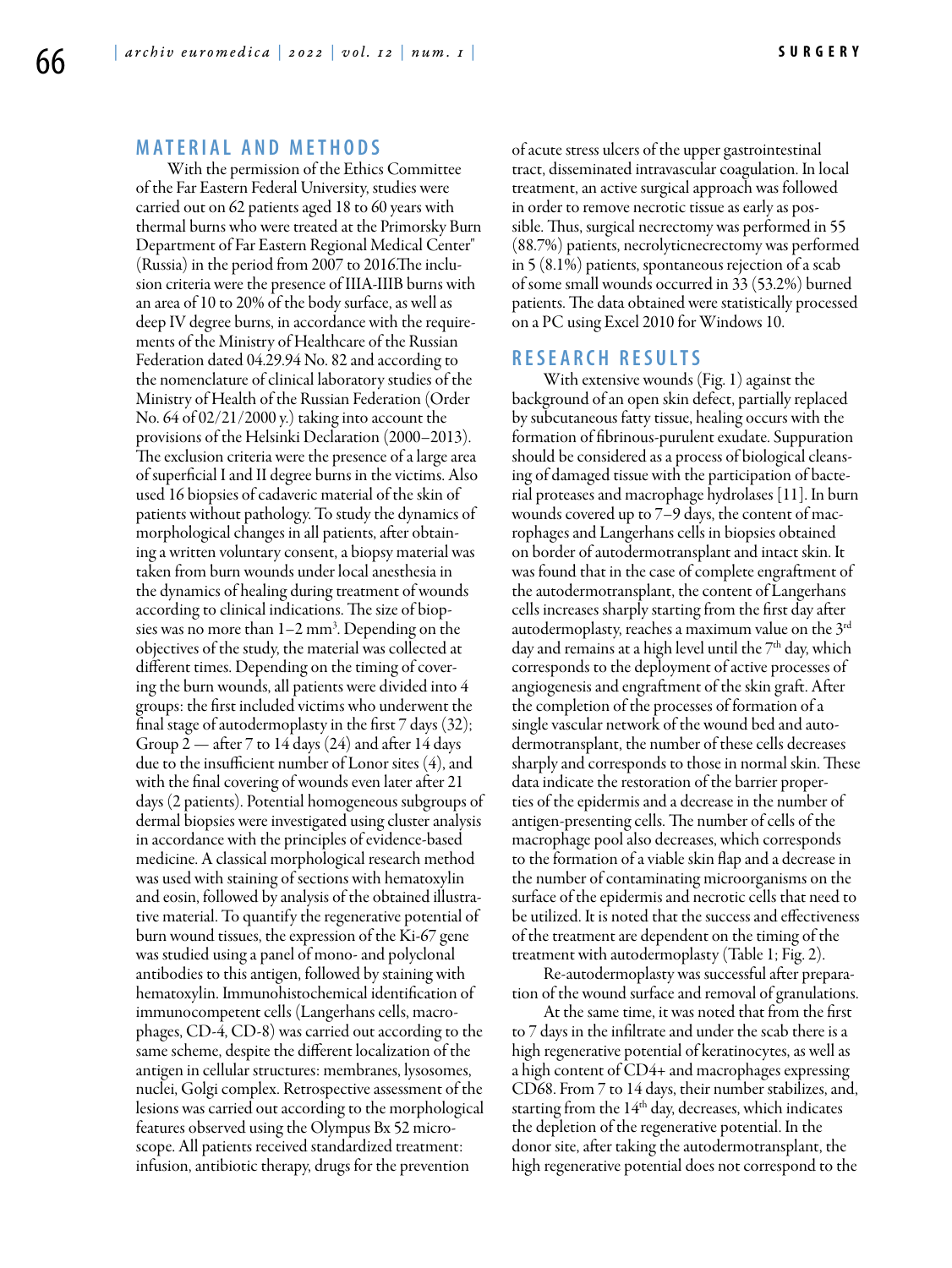





*Fig. 2. 10 days after admission to the hospital and treatment with active surgical tactics with necrectomy and autodermoplasty and early terms*

| Terms of the final stage<br>of ADP (days) | Complete engraftment of the graft |      | Partial lysis of the graft |      | Complete lysis of the graft |     |
|-------------------------------------------|-----------------------------------|------|----------------------------|------|-----------------------------|-----|
|                                           | Abs.                              | %    | Abs.                       | %    | Abs.                        | %   |
| up to 7                                   | 32                                | 81,3 |                            | 12,5 |                             | 6,3 |
| $9 - 14$                                  | 23                                | 76,9 |                            | 15,4 |                             | 7,7 |
| Later 14 to 21 days                       |                                   | 65,6 |                            | 9,4  | Ŏ                           | 25  |
| After 21 days                             |                                   | 50   |                            | 50   |                             | 50  |

*\*ADP — autodermoplasty*

restoration of the barrier properties of the epithelium, therefore, the best indicators for re-sampling of the material reach on the  $9-10^{th}$  day.

## **C o n cl u s i o n**

Adequate treatment of burn injuries, taking into account the data obtained and the recommendations developed on their basis, improves the outcome of thermal injury for patients. The rational introduction of methods for treating burn wounds using morphological criteria for the readiness of burn wounds for autodermotransplantation is recommended. Timely active surgical tactics can speed up the healing of burn wounds and increase the efficiency of autodermoplastat engraftment.

#### **R e f e r e n ce s**

1. YoshinoY., OhtsukaM., KawaguchiM.,<br>SakaiK., HashimotoA., HayashiM., Madoko-RON., ASANOY., ABEM., ISHIIT., ISEIT., ITOT., InoueY., ImafukuS., IrisawaR., OhtsukaM., OgawaF., KadonoT., KawakamiT., KukinoR.,

KonoT., KoderaM., TakaharaM., TaniokaM.,<br>NakanishiT, NakamuraY, HasegawaM, Fuji-MOTOM, FUJIWARAH, MAEKAWAT, MATSUOK, YAMASAKIO., LEPAVOUXA., TACHIBANAT., IHNH.; Wound/BurnGuidelinesCommittee. The wound/ burn guidelines - 6: Guidelines for the management of burns. J. Dermatol. 2016 Sep;43(9):989–1010. doi: 10.1111/1346-8138.13288.

- 2. JESCHKE M.G., HERNDON D.N. Burns in children: standard and new treatments. Lancet. 2014 Mar 29;383(9923):1168–78. doi: 10.1016/S0140- 6736(13)61093-4. Epub 2013 Sep 11. PMID: 24034453; PMCID: PMC7859869.
- 3. Liu H.F., Zhang F., LineaweaverW.C. History and Advancement of Burn Treatments. Ann Plast Surg. 2017 Feb;78(2 Suppl 1):S2–S8. doi: 10.1097/ SAP.0000000000000896. PMID: 28079548.
- 4. Daigeler A., Kapalschinski N., Lehnhardt M. Therapie von Brandverletzungen Therapyofburns. Chirurg. 2015 Apr;86(4):389–401. German.doi: 10.1007/s00104-014-2919-3.
- 5. RazumovskiyA.Yu., Geras'kin A.V., Obidenno- va R.V., Kulikova N.V. The treatment of chemical